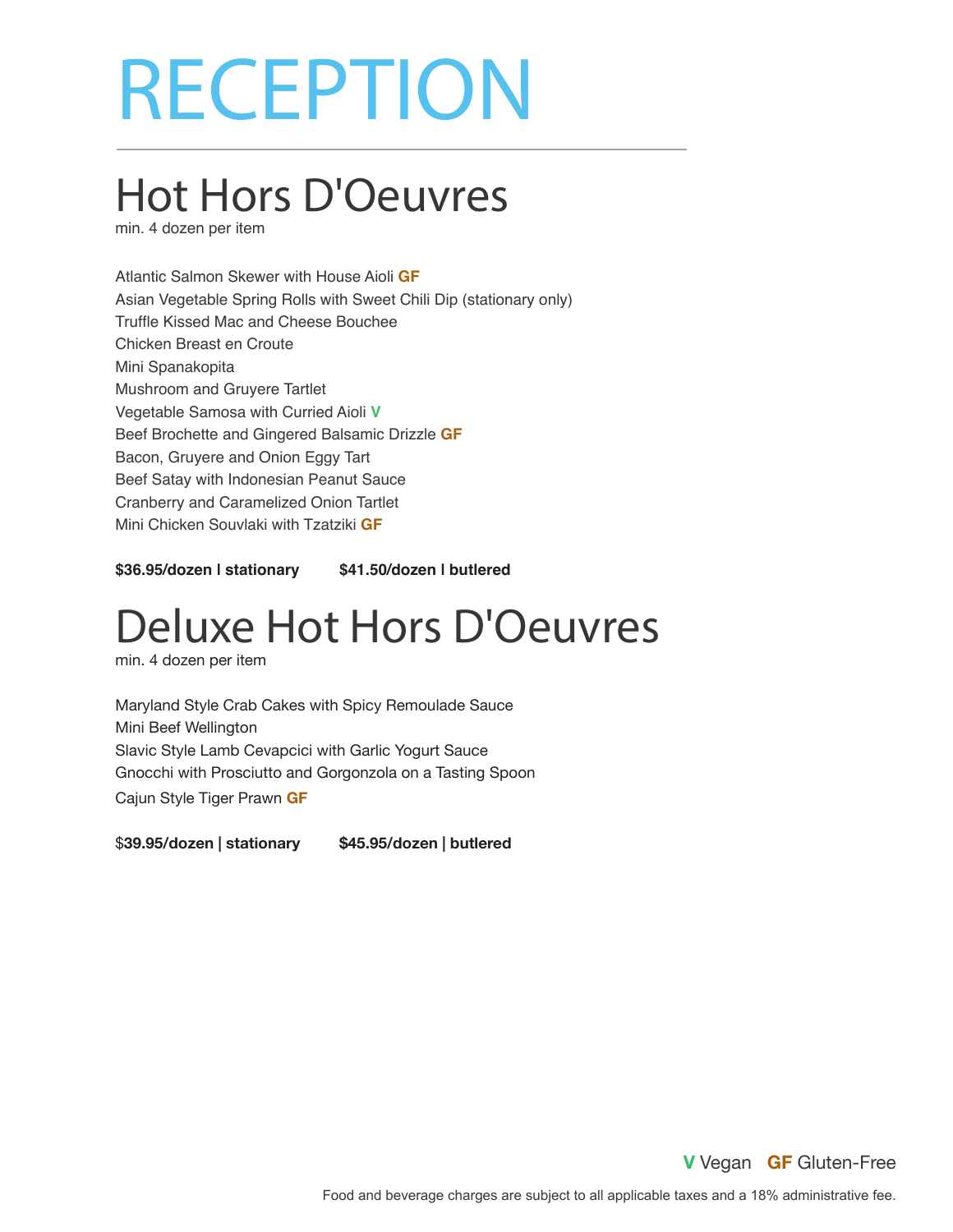# RECEPTION

## Cold Canapés

min. 4 dozen per item

Tomato and Basil Bruschetta on Croute de Flute or Vegan Cucumber Base **V GF** Asian Style Fresh Rolls with Thai Chili Sauce **V GF** Smoked Duck Breast with Cranberry Relish in a Waffle Cone Smoked Salmon Pinwheel Louisiana Style Jumbo Tiger Prawn **GF** Beef Carpaccio on Crostini with Horseradish Cream and Shaved Daikon Radish Seared Ahi Tuna with Wasabi Mascarpone Crema Ontario Goat Cheese Mousse with Spiced Pecan California Rolls with Wasabi Crab Salad in a Pastry Spoon

**\$39.95/dozen | stationary | \$45.95/dozen | butlered**

### Speciality Items

| Chilled Jumbo Shrimp with Lemon and Cocktail Sauce GF                                                                                                                  | \$433.95<br>$(100$ pieces) |
|------------------------------------------------------------------------------------------------------------------------------------------------------------------------|----------------------------|
| Charcuterie Platter featuring Assorted Cured and Smoked Artisanal Meats,<br>Prosciutto, Salami di Sopressatta, Liver Pâté, Dried Beef                                  | \$262.95<br>(serves 40)    |
| Sliced Side of Cold Smoked North Atlantic Salmon with Dark Rye Bread and<br><b>Traditional Garnishes</b>                                                               | \$214.50                   |
| Spinach and Artichoke Dip with Cream Cheese and Asiago, Sliced Baguettes<br>and Crackers for Dipping                                                                   | \$168.95<br>(serves 40)    |
| Harvest Feast of Fresh and Locally Sourced Crudité accompanied by Our<br>In-house Buttermilk Ranch Dipping Sauce                                                       | \$163.50<br>(serves 40-50) |
| Cheese Board Featuring the finest Domestic and Imported Cheeses and some<br>International Favourites with Seedless Grapes, Berries, Water Biscuits<br>and French Bread | \$248.95<br>(serves 40)    |
| Choice of 18" Pizzas (8 large slices)<br>Three Cheese<br>Pepperoni<br>Canadian (pepperoni, bacon, onion and mushroom)<br>Grilled Vegetables and Feta                   | \$27.95<br>(min.5 of each) |
| Pretzels, Potato or Tortilla Chips with Salsa                                                                                                                          | \$9.95/basket              |

**V** Vegan **GF** Gluten-Free